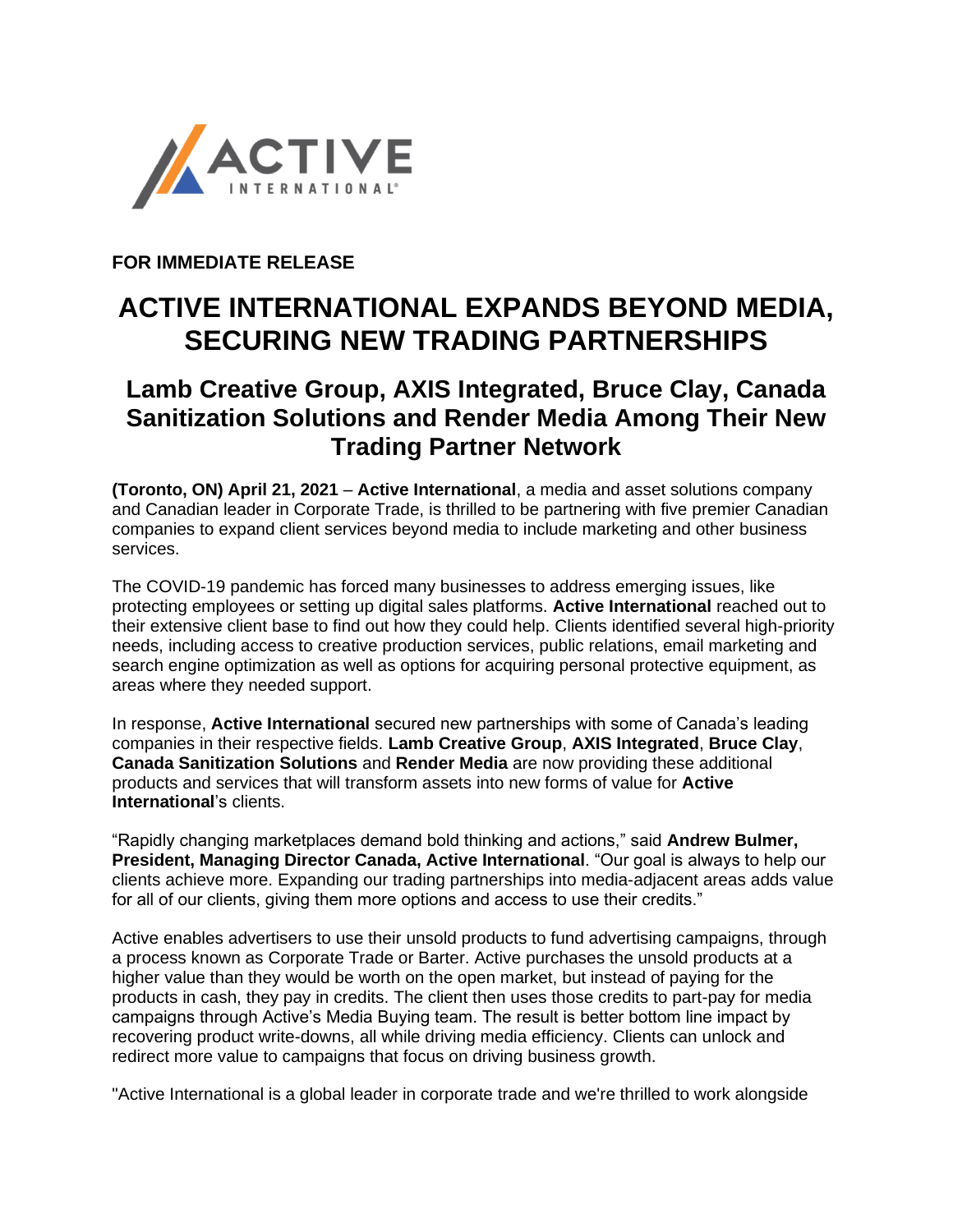their talented team," said **Nikki Lamb Tudico, President, Lamb Creative Group**. "Together we will bring Active's clients even more value by helping them accomplish their campaign goals by leveraging strategic marketing and PR executions."

## **New Partners Include:**

**Lamb Creative Group** is an award-winning Marketing and Public Relations Agency that supports campaigns across Canada, the United States, and Europe. From strategy through to execution, Lamb Creative Group helps brands amplify awareness, growth and sales through PR, Branding, Creative Content, Influencer Campaigns, and Events.

**AXIS Integrated** is an award-winning data management agency that delivers best-in-class CRM and marketing automation solutions that drive business growth. Their Intelligent Lead Nurturing™ solution helps clients deliver data-driven, personalized, timely and enticing email content.

**Bruce Clay** is a leading search marketing agency that specializes in helping businesses of all sizes meet their search engine optimization challenges. Services include addressing drops in search traffic, site re-designs and increasing website traffic and revenue.

**Canada Sanitization Solutions** is a team of supply chain experts that manage personal protective equipment and sanitizer supply to small, medium and large enterprises. Products include sanitizer, masks, hair nets, face shields, gloves, customized white-label solutions and more.

**Render Media** is an award-winning video agency that has been engaging audiences through video, digital media and experiences since 2008. They offer full-service production for broadcast and online advertising in short and long formats as well as corporate, training, health and safety, animation, event sizzlers and corporate documentary videos.

If your company is looking to explore Active's innovative Corporate Trade model and trading partner network, reach out to **Kimberly.Presnail@activeinternational.com** to see what's possible.

-30-

## **About Active International:**

Working with Active International enables you to fund your advertising using your company's own products, assets or services. They have over 30 years of experience bringing value and connecting businesses all over the globe. Powered by Corporate Trade, Active helps businesses innovate while they operate to Achieve More. Active is the largest independent Corporate Trade company in the world, backed by a powerful global trading network, approximately 600 employees across 14 countries, and a data-driven media buying powerhouse of approximately \$1.6 billion each year. Active's award-winning culture and high employee engagement make Active International a rewarding place to work. For more information visit [http://activeinternational.ca](http://activeinternational.ca/)

**Media Contact:** Danielle Sefton Lamb Creative Group 416-998-3264 danielle@lambcreativegroup.com